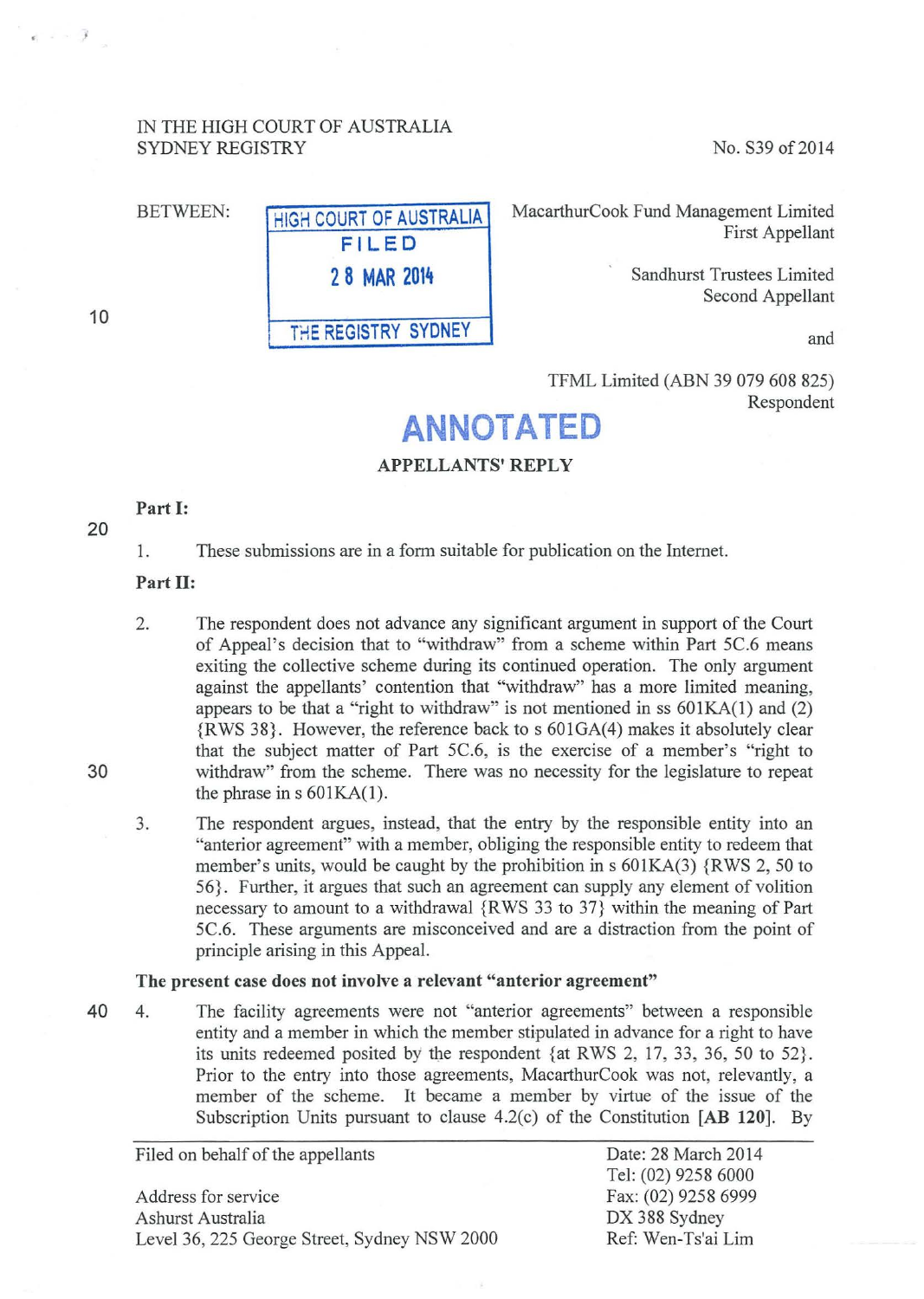virtue of clauses I and 4 of the Constitution **[AB 119 -120],** on the issue of those Subscription Units, MacarthurCook and RFML were bound by the terms set out in the Constitution subject to the particular rights and obligations attaching to those units (including clause 2.4) **[AB** 7]. The benefits and obligations under the Constitution (including the procedures set out in clause 7 **[AB 127]** to be followed when a member exercised a right to withdraw from the trust) enured to MacarthurCook as well as every other unitholder: clause 1.3 **[AB 119].** The facility agreements are relevant because they set out the particular terms of issue that MacarthurCook seeks to enforce.

- 10 5. Numerous issues would arise if a responsible entity did enter into a "side deal" with a member, of the type contemplated by Meagher JA in [36] **[AB 216]** and referred to in the respondent's submissions. The entry into such an agreement would probably be a breach of trust by the responsible entity, a breach of the statutory duties in s 601FC of the Act and a derogation from the grant of interests to all other unitholders.<sup>1</sup>
	- 6. If such an agreement was implemented, at a time when the trust was not liquid, there would be a real issue as to whether or not monies being paid out to the departing member would diminish the trust assets, given the probable breach of trust and the liability of the trustee to make restoration. However, it is not necessary to decide this question.

. 20

 $\zeta_2^2$ 

7. MacarthurCook was not a member with whom RFML entered into a side deal to avoid the operation of Part 5C.6. All that occurred was that it was issued units subject to particular terms. It has never been alleged that the issue of the Subscription Units to MacarthurCook, subject to the term set out in clause 2.4, was anything other than a valid exercise of the power conferred on RFML by clause 4.2 of the Constitution **[AB 120].** The "anterior agreement" argument raises hypothetical circumstances that do not assist in the resolution of the point of statutory interpretation that arises in this Appeal.

#### **Section 601GA and Part SC.6 are not concerned with the issue of units to a member**

- 30 8. Section 601GA and Part 5C.6 of the Act are not concerned with the means by which a member came to be a member of the scheme. They are concerned with the manner in which a member may exercise a right to withdraw from the scheme. The sections are predicated on action being taken by a person who is a member of the scheme. That must exclude from the operation of these provisions the entry into what was, in effect, a subscription agreement, by which MacarthurCook became a member of the scheme. The Act recognises that a responsible entity may create different classes of interests (for example, s 601FC(I)(d)).
- 9. 40 In support of its argument that Part 5C.6 regulates the entry into "anterior agreements", the respondent emphasises the terms of s  $601KA(3)$  {RWS 2 and 8}. However, the word "withdraw" in  $s$  601KA(3) must have the same meaning that the term bears in s 601GA and in other sections within Part 5C.6. Sections 601KA(3) and (3A) create an offence but do not enlarge the reach of Part 5C.6.

-2-

 $\mathbf{1}$ A principle derived from the law of conveyancing but extending to other contexts: *Concrete P/Lv Pan·amatta Design* 229 CLR 577 at 606 [100], per Kirby and Crennan JJ; *Secure Parking (WA) Pty Ltdv Wilson* 38 WAR 350 at [93] to [97] per Buss JA and *She belle Enterprises Ltd v The Hampstead Garden Suburb Trust Ltd[2014]* EWCA Civ 305 per Kitchin LJ at [35], quoting Nicholls LJ (as he then was) in *Johnston* & *Sons Ltdv Holland* [1988]1 EGLR 264 at 267J.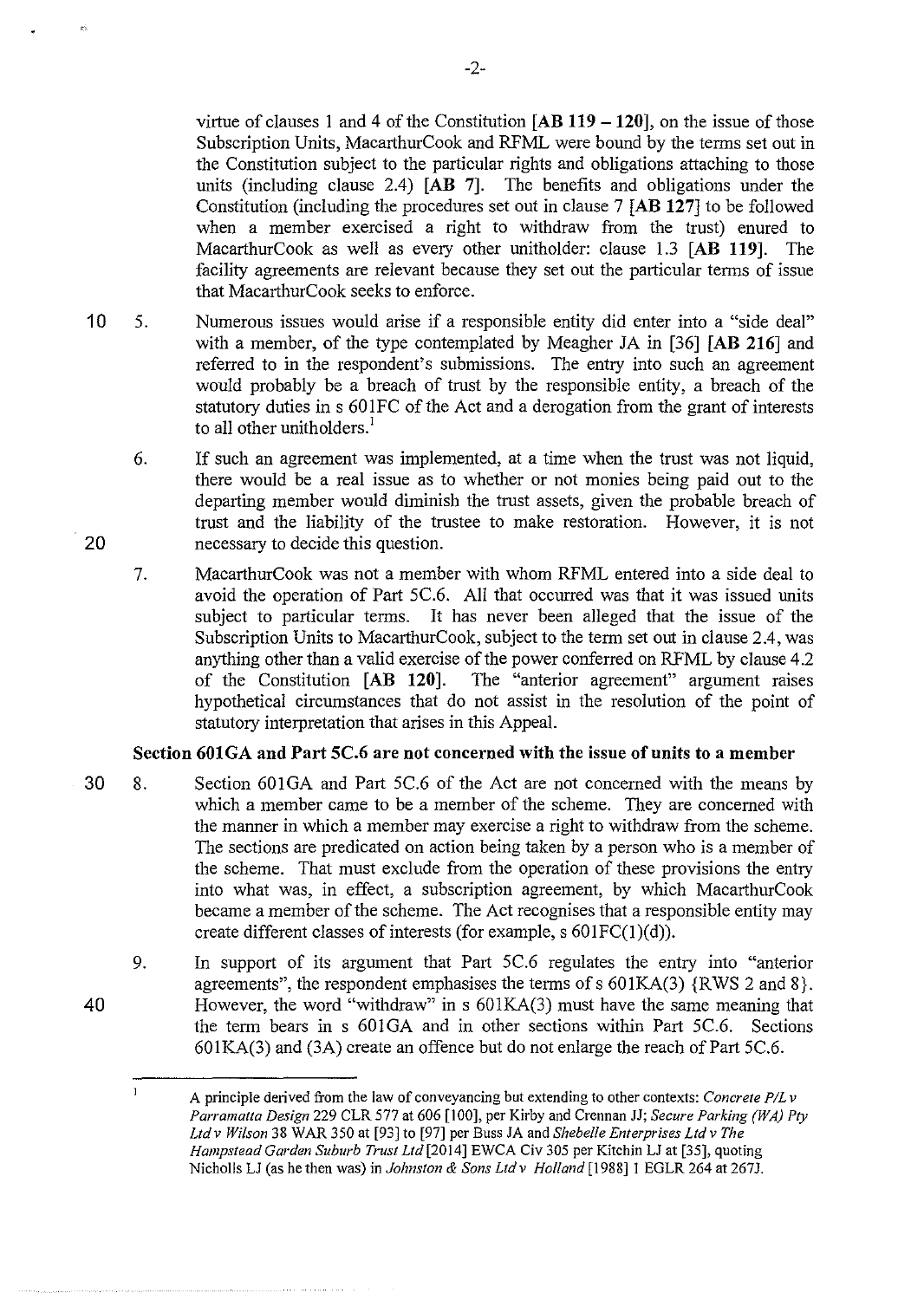#### No volition, in the relevant sense {RWS 34 to 37}

- 10. The fact that there was no "anterior agreement" with a member of the type suggested by the respondent also answers the respondent's assertion that entry into the facility agreements supplied any volition necessary for the purposes of Part 5C.6. Volition, in the sense in which it is used by the appellant, involves a Volition, in the sense in which it is used by the appellant, involves a member making a decision or choosing to bring about the termination of its status as a member of the scheme. As a matter of logic, that cannot apply to the process by which the person became a member of the scheme in the first place.
- II. It is of no assistance to speculate what the parties wanted to achieve by the issue of 10 the Subscription Units to MacarthurCook on terms that included clause 2.4. The Court can only assume a mutual agreement that MacarthurCook would retain those units until, and to the extent that, funds were raised from a public offer that could be applied in redeeming them. Whether this was something that MacarthurCook or RFML proposed is as speculative as it is irrelevant.
	- 12. The only other basis on which the respondent can inject an element of choice or discretion into clause 2.4 is to assume an actual or anticipatory breach by RFML of the obligation it imposed. Any contractual term can be breached, but that does not mean that every term of a contract confers a power or discretion on the other party.

# The arguments based on the terms of the Constitution {RWS 22 to 30}

- 20 30 13. As to clause 6 of the Constitution [AB 127], the only provision relevant to the redemption of the Subscription Units is clause 6.3. The submission that, by reason of clauses 6.1 and 6.2, a redemption, including a compulsory redemption, imports a requirement to make a withdrawal offer, if relevant {RWS 23 and 40} would be rejected. It would lead to incongruous results. If the trust was liquid, a compulsory redemption would have to be preceded by a "redemption request" (see clause 6.2(a) [AB 127]) from the unitholder. If the trust was not liquid, a withdrawal offer would have to be made to all members of that class to which the unitholder whose units were to be redeemed, belonged. In any event, the issue as to the scope of clause 6.2 is one that the Court does not need to resolve, in the light of clause 6.3
	- 14. As for clause 7, the respondent correctly observes {R WS 24} that it gives effect to the requirements of s 601GA(4) and Part 5C.6. The word "withdraw" when it is used in clause 7, must have the same meaning that it has in the Act. The opening words of clause 2.4 did not oblige RFML and MacarthurCook to follow the procedures applicable to "withdrawals" from the trust, set out in clause 7, any more than they operated to require compliance with Part 5C.6, unless the Court accepts the broad meaning of the term "withdraw" adopted by the Court of Appeal.
- 15. Some reliance is also placed on clause 7.4 {RWS 41} as permitting a compulsory redemption after a withdrawal offer. If the scheme is illiquid, it is highly doubtful 40 that clause 7.4 can operate in the way suggested, which could be inconsistent with ss 601KB(l) and (3) and 601KD (which are predicated on the need for a request).

#### The purpose of Part 5C.6 {RWS 11 to 17, and 48 to 49}

16. The language used in s 601GA and Part 5C.6 and the context of these provisions point to the purpose of avoiding a "rush for the door" by members which would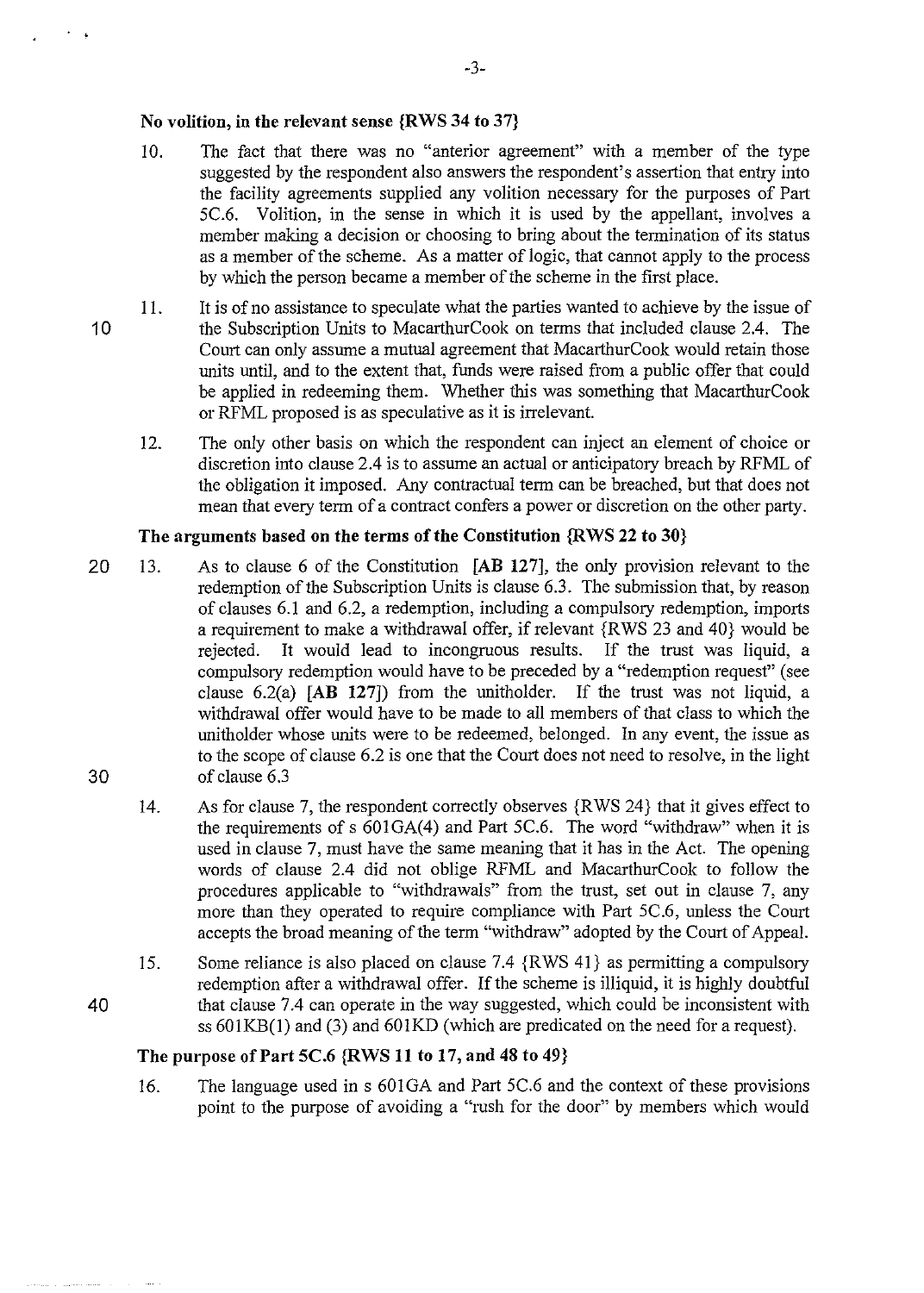threaten the viability of the scheme.<sup>2</sup> Contrary to the respondent's submissions {RWS 17}, the issue of a class of units by RFML that would be redeemed from an identified source of funds, when and to the extent that they were received by RFML, posed no threat to the viability of the scheme. In the event, there were assets able to be converted into money to satisfy the redemption obligation: Trial Judgment [98] **[AB** 83].

I 7. In any event, as the respondent observes, Part 5C.6 *"directs attention to the state of affairs at the time that the responsible entity proposes to effect redemption":*  {RWS 53}. This is a cogent reason why the Court should not infer any intention 10 on the part of the legislature to regulate conduct occurring at some other point in time, particularly if it is already regulated by other sections (such as s 601FC). Nor does the respondent identify anything in the prefatory materials that suggests that there was any wider purpose to be served by Part 5C.6.

# **The legislative history {RWS 18 to 21}**

18. There is no relevant basis for construing s 601 GA and Part 5C.6 by reference to a legislative scheme that has been wholly repealed.

#### **The "charade" involved in the application of Part 5C.6 {RWS 44 to 47}**

19. If Part 5C.6 applied to the redemption of the Subscription Units and that redemption proceeded, there would indeed have been a charade in which 20 withdrawal offers and requests would have had to have been exchanged to effect the redemption. The respondent does not submit otherwise  $\{RWS, 44, t0, 47\}$ Moreover, MacarthurCook could have thwarted the whole process by not responding to the offer with a withdrawal request. To speculate that it may have been unlikely to do so or if it did RFML would not have objected {RWS 47} is beside the point. Further, the trust in fact had assets available and able to be converted to money to satisfy any obligation to redeem MacarthurCook's units: (Trial Judgment [98]) and could not have avoided making a withdrawal offer for that reason {see R WS 44}.

#### **The Notice of Contention {RWS 57 to 64} [AB 241]**

- 30 20. The Notice of Contention raises an issue that falls within the principle in *Suttor v Gundowda* (1950) 81 CLR 418 at 437.8-438.8.
	- 21. The issue was not raised in the pleadings at first instance. Evidence could have been given that would have prevented the point from succeeding. For example, the relevant decision makers within RFML at the time could have been cross examined as to the factors taken into account in deciding to suspend withdrawals **[AB** 53], with the object of establishing that such factors had no relevance to the redemption of the Subscription Units after 29 September 2008. As this issue was not addressed at all in the evidence, it cannot be said that this is a case in which the Court has before it all the facts bearing on the issue.
- 40 22. Nor was the point the subject of argument in the Court of Appeal. It was not raised in any of the grounds of appeal. There was no oral argument addressed to the point, which was raised only in passing in one paragraph of the respondent's reply submissions.

<sup>2</sup>  This was a power that was expressly conferred on RFML by clause 4.2(b) of the RP Trust Constitution. [ AB **120]**